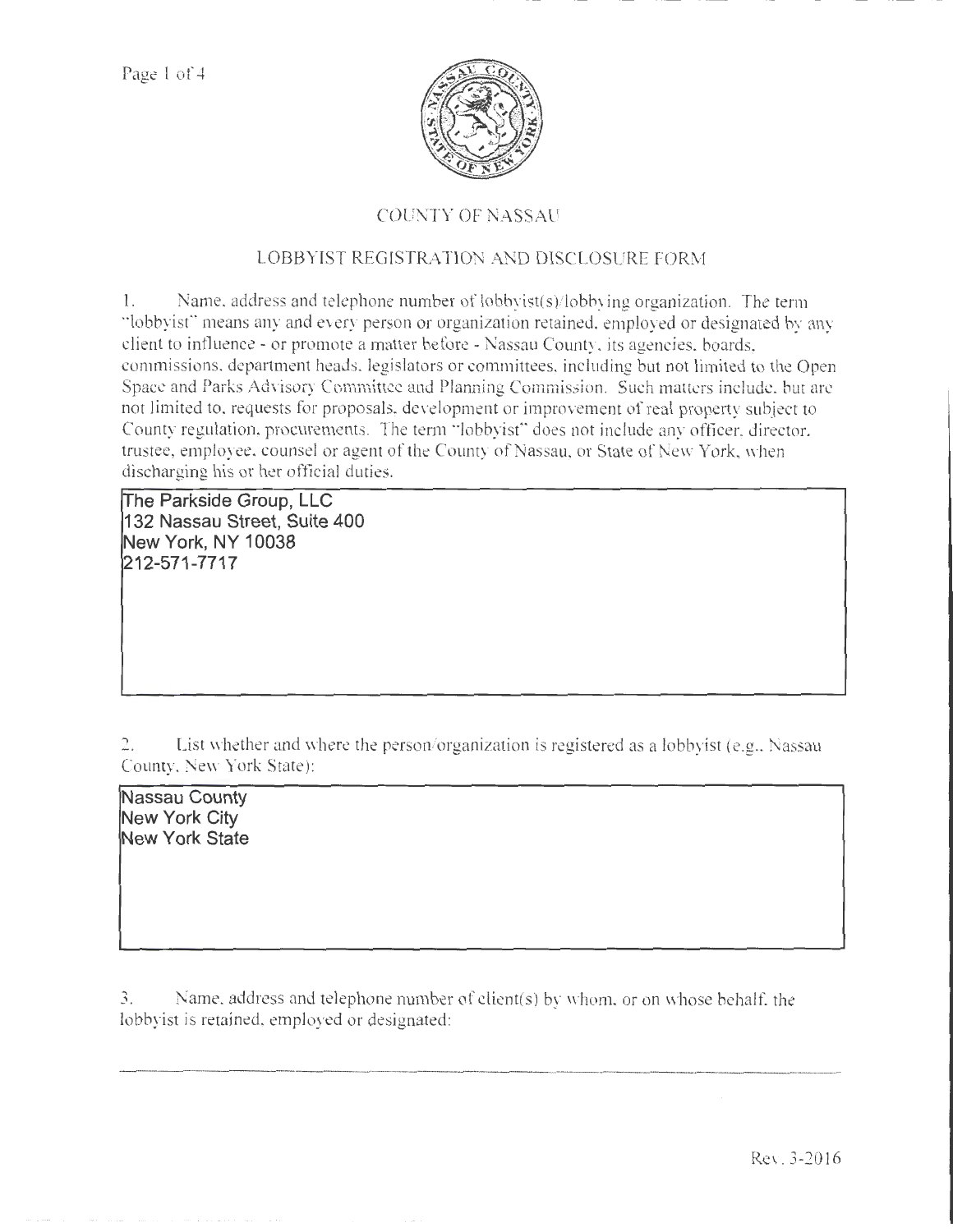Retail Council of New York State Inc. 258 State Street Albany, NY 12210 518-465-3586

4. Describe lobbying activity conducted. or to be conducted, in Nassau County, and identify client(s) for each activity listed. See page 4 for a complete description of lobbying activities.

Retail Business Issues

5. The name of persons, organizations or governmental entities before whom the lobbyist expects to lobby:

County Legislators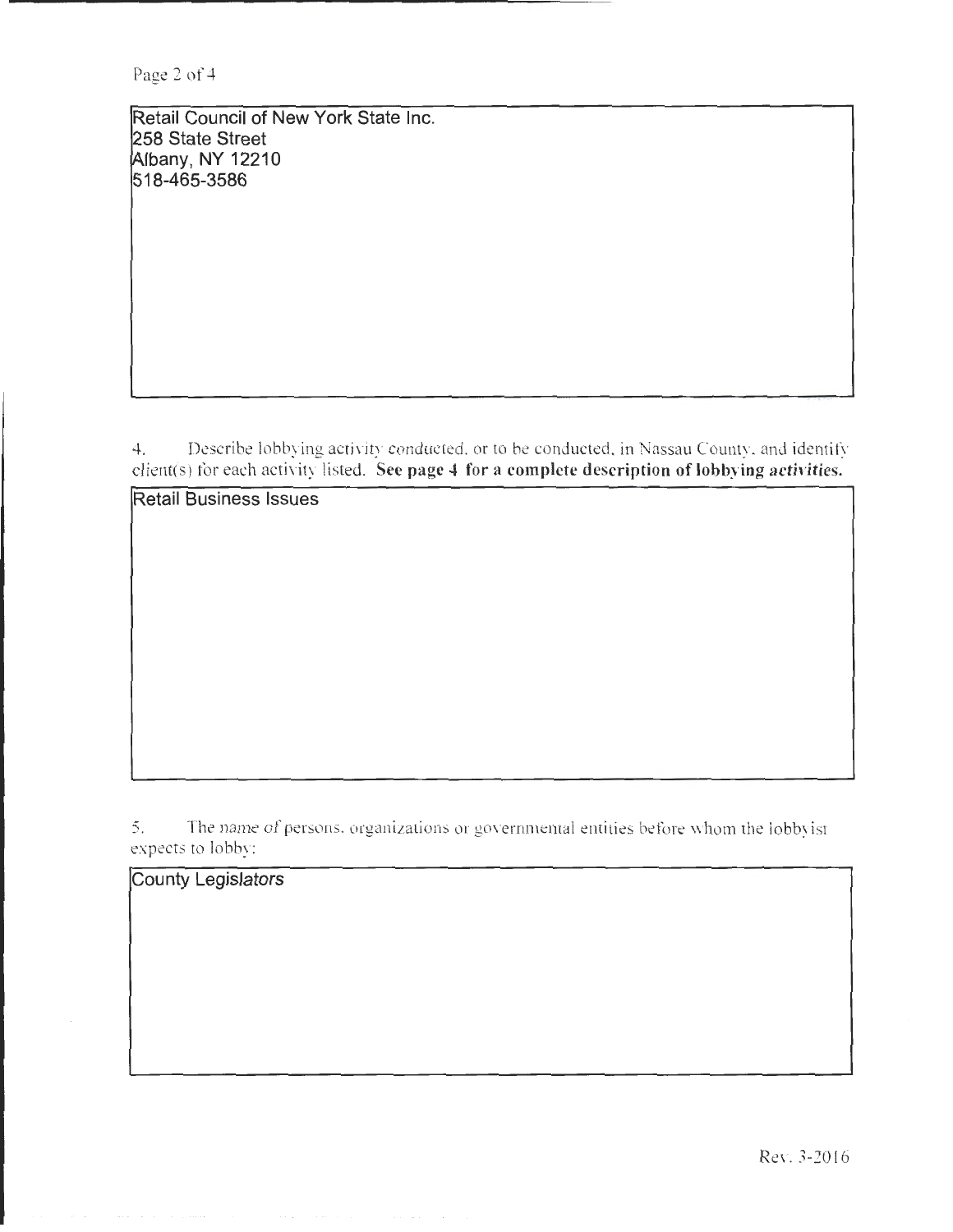6. If such lobbyist is retained or employed pursuant to a written agreement of retainer or employment, you must attach a copy of such document; and if agreement of retainer or employment is oral, attach a written statement of the substance thereof. If the written agreement of retainer or employment does not contain a signed authorization from the client by whom you have been authorized to lobby, separately attach such a written authorization from the client.

7. Within the previous year, has the lobbyist/lobbying organization or any of its corporate officers provided campaign contributions pursuant to the New York State Election Law to the campaign committees of any of the following Nassau County elected officials or to the campaign committees of any candidates tor any of the following Nassau County elected offices: the County Executive, the County Clerk, the Comptroller, the District Attorney, or any County Legislator? If yes, to what campaign committee? If none, you must so state:

| $\overline{No}$ |  |  |
|-----------------|--|--|
|                 |  |  |
|                 |  |  |
|                 |  |  |
|                 |  |  |
|                 |  |  |
|                 |  |  |
|                 |  |  |
|                 |  |  |
|                 |  |  |
|                 |  |  |
|                 |  |  |
|                 |  |  |
|                 |  |  |
|                 |  |  |
|                 |  |  |
|                 |  |  |
|                 |  |  |
|                 |  |  |
|                 |  |  |
|                 |  |  |
|                 |  |  |
|                 |  |  |
|                 |  |  |
|                 |  |  |
|                 |  |  |
|                 |  |  |
|                 |  |  |
|                 |  |  |
|                 |  |  |
|                 |  |  |
|                 |  |  |
|                 |  |  |
|                 |  |  |
|                 |  |  |
|                 |  |  |
|                 |  |  |
|                 |  |  |
|                 |  |  |
|                 |  |  |
|                 |  |  |
|                 |  |  |
|                 |  |  |
|                 |  |  |

I understand that copies of this form will be sent to the Nassau County Department of Information Technology ("IT") to be posted on the County's website.

I also understand that upon termination of retainer, employment or designation I must give written notice to the County Attorney within thirty (30) days of termination.

VERlFICATION: The undersigned affirms and so swears that he/she has read and understood the foregoing statements and they are, to his/her knowledge, tme and accurate.

The undersigned further certifies and affirms that the contribution(s) to the campaign committees listed above were made freely and without duress. threat or any promise of a governmental benefit or in exchange for any benefit or remuneration.

Dated:  $\frac{\sqrt{3}}{13}$  /19 Signed:

Print Name: **Evan Stavisky** 

Title: **Partner**